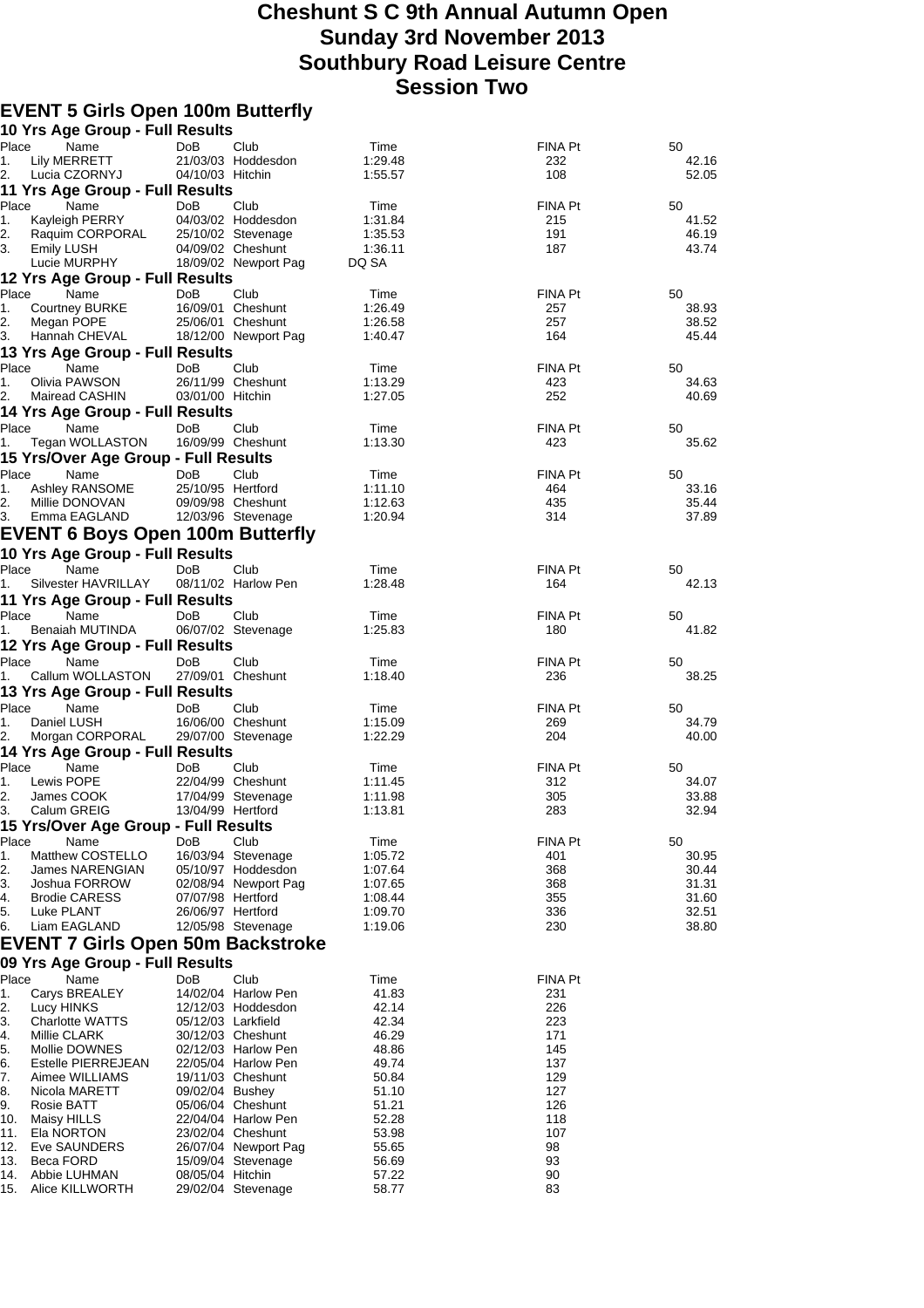|             | 10 Yrs Age Group - Full Results                                |                                       |                                          |                |                |
|-------------|----------------------------------------------------------------|---------------------------------------|------------------------------------------|----------------|----------------|
| Place       | Name                                                           | DoB                                   | Club                                     | Time           | FINA Pt        |
| 1.          | <b>Kitty JARVIS</b>                                            |                                       | 10/10/03 Harlow Pen                      | 42.66          | 218            |
| 2.<br>3.    | Lily MERRETT<br>Lauren PARSONS                                 |                                       | 21/03/03 Hoddesdon                       | 42.68<br>44.54 | 218<br>192     |
| 4.          | Ceri ELRICK                                                    | 08/07/03 Hertford                     | 13/11/02 Newport Pag                     | 44.70          | 190            |
| 5.          | Laura JONES                                                    | 17/07/03 Bushey                       |                                          | 45.39          | 181            |
| 6.          | Jessica BAMPTON                                                |                                       | 25/01/03 Newport Pag                     | 46.46          | 169            |
| 7.          | Lauren BEARMAN                                                 | 26/12/02 Hitchin                      |                                          | 48.19          | 151            |
| 8.          | Shauna PITCHER                                                 |                                       | 29/08/03 Harlow Pen                      | 49.24          | 142            |
| 9.          | Abigail RYMER                                                  | 27/02/03 Hertford                     |                                          | 49.56          | 139            |
| 10.         | Sophie HINDLE                                                  |                                       | 23/10/03 Stevenage                       | 53.62          | 110            |
| 11.         | Lucia CZORNYJ                                                  | 04/10/03 Hitchin                      |                                          | 53.84          | 108            |
| Place       | 11 Yrs Age Group - Full Results<br>Name                        | DoB                                   | Club                                     | Time           | <b>FINA Pt</b> |
| 1.          | Georgia CHICK                                                  |                                       | 16/11/01 Newport Pag                     | 38.01          | 309            |
| 2.          | Kayleigh PERRY                                                 |                                       | 04/03/02 Hoddesdon                       | 38.88          | 288            |
| 3.          | Emily LUSH                                                     |                                       | 04/09/02 Cheshunt                        | 39.40          | 277            |
| 4.          | Lucy SIMISTER                                                  | 30/03/02 Hertford                     |                                          | 40.83          | 249            |
| 5.          | Hannah MCPHERSON                                               |                                       | 09/02/02 Stevenage                       | 42.86          | 215            |
| 6.          | Lucie MURPHY                                                   |                                       | 18/09/02 Newport Pag                     | 43.71          | 203            |
| 6.<br>8.    | Sonja LOWDON<br>Cara DAY                                       | 09/05/02 Hitchin<br>20/10/02 Hertford |                                          | 43.71<br>43.89 | 203            |
| 9.          | Ellie CLARK                                                    |                                       | 25/07/02 Cheshunt                        | 44.93          | 200<br>187     |
| 10.         | Amy DENTON                                                     |                                       | 24/01/02 Newport Pag                     | 46.02          | 174            |
| 11.         | Courtney ABRAHAMS                                              |                                       | 01/07/02 Cheshunt                        | 46.27          | 171            |
| 12.         | Nikhita GALIMORE                                               | 03/09/02 Bushey                       |                                          | 47.82          | 155            |
| 13.         | Lauren LEE                                                     |                                       | 20/07/02 Cheshunt                        | 48.99          | 144            |
| 14.         | Macie DALTREY                                                  |                                       | 06/07/02 Harlow Pen                      | 51.55          | 123            |
| 15.         | <b>Troy METZ</b>                                               | 28/10/02 Hertford                     |                                          | 52.14          | 119            |
| 16.         | Molly WRAY<br>Abbie WAGSTAFF                                   | 10/05/02 Bushey                       | 16/10/02 Cheshunt                        | 52.29<br>DQ FI | 118            |
|             | 12 Yrs Age Group - Full Results                                |                                       |                                          |                |                |
| Place       | Name                                                           | DoB                                   | Club                                     | Time           | FINA Pt        |
| 1.          | <b>Celeste ANDREW</b>                                          |                                       | 08/02/01 Harlow Pen                      | 35.60          | 376            |
| 2.          | Lucy BRETT                                                     | 04/03/01 Hitchin                      |                                          | 38.33          | 301            |
| 3.          | Jessica CALLAGHAN                                              |                                       | 10/09/01 Hoddesdon                       | 39.35          | 278            |
| 4.          | Anna BROCKMAN                                                  |                                       | 02/01/01 Stevenage                       | 39.61          | 273            |
| 5.          | <b>Emily SOUTH</b>                                             |                                       | 04/12/00 Cheshunt                        | 39.83          | 268            |
| 6.          | Francesca PLATTEN                                              |                                       | 08/08/01 Stevenage                       | 39.93          | 266            |
| 7.<br>8.    | Rebecca SAVILLE<br><b>Holly ATKINS</b>                         |                                       | 24/07/01 Watford SC<br>01/09/01 Cheshunt | 40.48<br>40.69 | 255<br>251     |
| 9.          | Naomi HARVEY                                                   |                                       | 23/07/01 Hoddesdon                       | 40.72          | 251            |
| 10.         | Victoria WATTS                                                 | 17/02/01 Larkfield                    |                                          | 41.25          | 241            |
| 10.         | Sophie ELRICK                                                  |                                       | 07/12/00 Newport Pag                     | 41.25          | 241            |
| 12.         | <b>Freya SAUNDERS</b>                                          |                                       | 16/11/00 Newport Pag                     | 41.36          | 239            |
| 13.         | Alara NORTON                                                   |                                       | 29/07/01 Cheshunt                        | 42.41          | 222            |
| 14.<br>15.  | Tegan LINTONBON-BAKER7/10/01 Harlow Pen<br><b>Chloe MURPHY</b> |                                       | 21/11/00 Newport Pag                     | 44.20<br>46.72 | 196<br>166     |
|             | Lucy MACGILLVRAY                                               | 20/09/01 Bushey                       |                                          | DQ S           |                |
|             | 13 Yrs Age Group - Full Results                                |                                       |                                          |                |                |
| Place       | Name                                                           | DoB                                   | Club                                     | Time           | FINA Pt        |
| 1.          | Olivia PAWSON                                                  |                                       | 26/11/99 Cheshunt                        | 34.71          | 405            |
| 2.          | Laura COPPING                                                  |                                       | 26/04/00 Stevenage                       | 34.94          | 397            |
| 3.          | Emily HILLS                                                    |                                       | 09/10/00 Harlow Pen                      | 37.52          | 321            |
| 4.          | Olivya HOLLEYMAN                                               |                                       | 11/10/00 Harlow Pen                      | 37.70          | 316            |
| 5.          | Amy RYMER                                                      | 26/07/00 Hertford                     |                                          | 40.31          | 259            |
| 6.<br>7.    | Megan SHARKEY<br><b>Jennifer MARETT</b>                        | 29/03/00 Hertford<br>04/02/00 Bushey  |                                          | 41.35<br>41.98 | 240<br>229     |
| 8.          | Rebecca OWEN                                                   | 10/12/99 Hitchin                      |                                          | 42.42          | 222            |
| 9.          | Maisie GRIFFIN                                                 |                                       | 24/11/99 Cheshunt                        | 43.62          | 204            |
| 10.         | Kiera MASCALL                                                  |                                       | 22/06/00 Harlow Pen                      | 43.73          | 202            |
| 11.         | Georgina AMES                                                  | 07/05/00 Hitchin                      |                                          | 54.12          | 107            |
|             | Katrina LOWDON                                                 | 05/02/00 Hitchin                      |                                          | <b>DNC</b>     |                |
|             | 14 Yrs Age Group - Full Results                                |                                       |                                          |                |                |
| Place<br>1. | Name<br>Chiara BROWN                                           | DoB.<br>12/04/99 Bushey               | Club                                     | Time<br>40.08  | FINA Pt<br>263 |
|             | 15 Yrs/Over Age Group - Full Results                           |                                       |                                          |                |                |
| Place       | Name                                                           | DoB                                   | Club                                     | Time           | <b>FINA Pt</b> |
| 1.          | Georgina LAWSON                                                |                                       | 28/09/97 Co St Albans                    | 32.39          | 499            |
| 2.          | Rebecca FREESTONE                                              |                                       | 25/06/98 Hoddesdon                       | 34.39          | 417            |
| 3.          | <b>Briony GOODEN</b>                                           | 04/03/98 Bushey                       |                                          | 34.99          | 396            |
| 4.          | Emma EAGLAND                                                   |                                       | 12/03/96 Stevenage                       | 35.92          | 366            |
| 5.          | Amy MCINALLY                                                   | 21/09/98 Hitchin                      |                                          | 37.45          | 323            |
| 6.          | Emma SMITH                                                     |                                       | 06/01/97 Newport Pag                     | 37.63          | 318            |
| 7.<br>8.    | <b>Charlotte PLATTEN</b>                                       |                                       | 23/05/98 Stevenage                       | 37.88          | 312            |
| 9.          | Georgia FORROW<br>Helen INMAN                                  | 30/03/98 Hitchin                      | 14/06/98 Newport Pag                     | 39.58<br>43.31 | 273<br>208     |
|             | <b>EVENT 8 Boys Open 50m Backstroke</b>                        |                                       |                                          |                |                |
|             |                                                                |                                       |                                          |                |                |
|             | 09 Yrs Age Group - Full Results                                |                                       |                                          |                |                |
| Place<br>1. | Name<br>Max MCAULIFFE                                          | DoB                                   | Club<br>08/01/04 Harlow Pen              | Time<br>44.53  | FINA Pt<br>130 |
| 2.          | Rafe DOBSON                                                    |                                       | 26/05/04 Newport Pag                     | 44.80          | 128            |
| 3.          | Miles RATCLIFFE                                                |                                       | 14/06/04 Newport Pag                     | 46.28          | 116            |
| 4.          | William MACGILLIVRAY 18/05/04 Bushey                           |                                       |                                          | 48.43          | 101            |
| 5.          | Kai HENSON                                                     |                                       | 03/02/04 Harlow Pen                      | 48.59          | 100            |
| 6.          | Aaron PICKARD                                                  |                                       | 19/07/04 Cheshunt                        | 53.10          | 77             |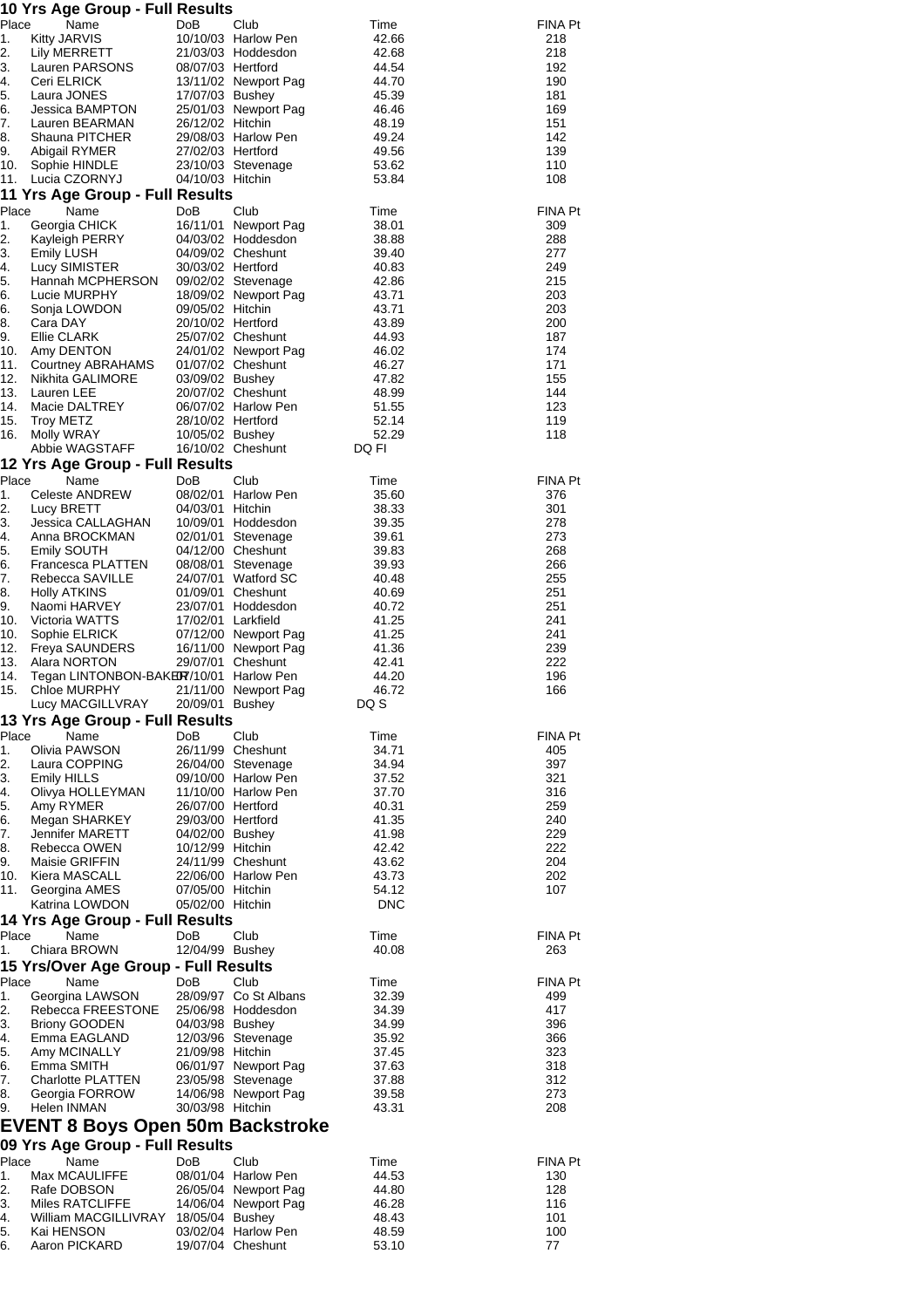|             | 10 Yrs Age Group - Full Results                           |                                       |                                              |                    |                |                  |
|-------------|-----------------------------------------------------------|---------------------------------------|----------------------------------------------|--------------------|----------------|------------------|
| Place<br>1. | Name<br>Silvester HAVRILLAY                               | DoB                                   | Club<br>08/11/02 Harlow Pen                  | Time<br>38.07      | FINA Pt<br>209 |                  |
| 2.          | Daniel MURTAGH                                            |                                       | 09/09/03 Stevenage                           | 39.35              | 189            |                  |
| З.          | Rhys DOLAN                                                |                                       | 03/12/02 Hoddesdon                           | 39.73              | 184            |                  |
| 4.          | Zane BATT                                                 |                                       | 19/05/03 Cheshunt                            | 41.49              | 161            |                  |
| 5.<br>6.    | Max ELAND<br>Mason PARSONS                                | 07/03/03 Hertford                     | 23/03/03 Hoddesdon                           | 44.35<br>45.54     | 132<br>122     |                  |
| 7.          | Thomas LONG                                               |                                       | 16/01/03 Stevenage                           | 45.65              | 121            |                  |
| 8.          | Alex TATE                                                 | 28/07/03 Hertford                     |                                              | 47.88              | 105            |                  |
| 9.          | Jack TAYLOR                                               | 24/02/03 Hertford                     |                                              | 49.08              | 97             |                  |
| 10.<br>11.  | Joshua HAZELL<br><b>Finlay SMITH</b>                      | 24/05/03 Hertford                     | 06/06/03 Harlow Pen                          | 50.31<br>55.32     | 90<br>68       |                  |
| 12.         | Adam FEARON                                               |                                       | 03/07/03 Harlow Pen                          | 55.70              | 66             |                  |
| 13.         | Ben BROOKMAN                                              |                                       | 11/07/03 Cheshunt                            | 59.71              | 54             |                  |
|             | Dougie GRAYLING                                           |                                       | 12/05/03 Hoddesdon                           | <b>DNC</b>         |                |                  |
| Place       | 11 Yrs Age Group - Full Results<br>Name                   | DoB                                   | Club                                         | Time               | <b>FINA Pt</b> |                  |
| 1.          | Dominic MCCARTHY                                          |                                       | 11/06/02 Hoddesdon                           | 38.94              | 195            |                  |
| 2.          | Ryan POCOCK                                               |                                       | 13/02/02 Stevenage                           | 40.28              | 176            |                  |
| 3.          | Benaiah MUTINDA                                           |                                       | 06/07/02 Stevenage                           | 42.21              | 153            |                  |
| 4.<br>5.    | Keir REES<br>Callum WRIGHT                                |                                       | 02/08/02 Harlow Pen<br>03/08/02 Harlow Pen   | 43.82<br>43.89     | 137<br>136     |                  |
| 6.          | Charlie CARR                                              |                                       | 12/03/02 Harlow Pen                          | 44.83              | 128            |                  |
| 7.          | Jude GOULD                                                | 27/02/02 Hitchin                      |                                              | 46.35              | 116            |                  |
| 8.<br>9.    | Thomas DEAN                                               | 26/08/02 Hertford                     | 07/07/02 Stevenage                           | 46.81              | 112            |                  |
| 10.         | Benjamin FOSTER<br>Anastasios KARAMEROS 07/08/02 Cheshunt |                                       |                                              | 47.67<br>55.22     | 106<br>68      |                  |
|             | <b>Terry CORNER</b>                                       |                                       | 27/02/02 Cheshunt                            | <b>DNC</b>         |                |                  |
|             | 12 Yrs Age Group - Full Results                           |                                       |                                              |                    |                |                  |
| Place       | Name                                                      | DoB                                   | Club                                         | Time               | FINA Pt        |                  |
| 1.<br>2.    | Daniel TARRY<br>Ralph DAVIES                              | 13/12/00 Hertford                     | 16/10/01 Hoddesdon                           | 34.98<br>37.11     | 270<br>226     |                  |
| 3.          | Michael SIM                                               | 26/05/01 Hertford                     |                                              | 38.28              | 206            |                  |
| 4.          | Nathan STEWART                                            |                                       | 01/07/01 Stevenage                           | 38.64              | 200            |                  |
| 5.          | Jamie BRACKSTON                                           | 03/08/01 Hitchin                      |                                              | 40.38              | 175            |                  |
| 6.<br>7.    | Adam BAILEY<br>Adam GILL                                  |                                       | 26/02/01 Cheshunt<br>24/04/01 Potters Bar    | 40.53<br>43.72     | 173<br>138     |                  |
| 8.          | Jonathan PARAPADAKIS 27/10/01 Co Milton K                 |                                       |                                              | 46.53              | 114            |                  |
|             | Michael LENAHAN                                           |                                       | 03/05/01 Cheshunt                            | DQ SL              |                |                  |
|             | 13 Yrs Age Group - Full Results                           |                                       |                                              |                    |                |                  |
| Place       | Name                                                      | DoB                                   | Club<br>07/01/00 Stevenage                   | Time               | FINA Pt        |                  |
| 1.<br>2.    | Jeffrey TOOZE<br>Daniel LUSH                              |                                       | 16/06/00 Cheshunt                            | 34.79<br>36.01     | 274<br>247     |                  |
| 3.          | Jack EMERSON                                              | 18/08/00 Hitchin                      |                                              | 36.04              | 246            |                  |
| 4.          | <b>Filip KUSNIR</b>                                       |                                       | 12/06/00 Harlow Pen                          | 36.71              | 233            |                  |
| 5.<br>6.    | Saul LINTONBON-BAKER28/11/99 Harlow Pen<br>Thomas SHARP   |                                       | 07/10/00 Newport Pag                         | 40.31<br>42.09     | 176<br>155     |                  |
| 7.          | Tomas CLARK                                               |                                       | 16/07/00 Harlow Pen                          | 43.25              | 142            |                  |
|             | James BRAKENBURY                                          | 14/04/00 Hitchin                      |                                              | <b>DNC</b>         |                |                  |
|             | 14 Yrs Age Group - Full Results                           |                                       |                                              |                    |                |                  |
| Place       | Name                                                      | DoB                                   | Club                                         | Time               | FINA Pt        |                  |
| 1.<br>2.    | James COOK<br>Dinethra RODRIGO                            |                                       | 17/04/99 Stevenage<br>23/04/99 Stevenage     | 32.21<br>33.82     | 345<br>298     |                  |
| 3.          | Wallace WEST                                              |                                       | 08/11/98 Cheshunt                            | 35.61              | 255            |                  |
|             | 15 Yrs/Over Age Group - Full Results                      |                                       |                                              |                    |                |                  |
| Place       | Name                                                      | DoB                                   | Club                                         | Time               | FINA Pt        |                  |
| 1.          | <b>Ben RANSOME</b><br>Thomas HOOPER                       | 18/02/98 Hertford<br>14/05/94 Hitchin |                                              | 29.85<br>30.89     | 434<br>392     |                  |
| 2.<br>3.    | Joshua FORROW                                             |                                       | 02/08/94 Newport Pag                         | 31.48              | 370            |                  |
| 4.          | Alex MOSS                                                 |                                       | 28/10/97 Cheshunt                            | 32.00              | 352            |                  |
| 5.          | <b>Patrick TARRY</b>                                      | 24/04/98 Hertford                     |                                              | 32.62              | 333            |                  |
| 6.<br>7.    | Jon SUMMERFIELD<br>Luke AMES                              | 16/03/96 Bushey<br>04/10/95 Hitchin   |                                              | 32.67<br>33.28     | 331<br>313     |                  |
| 8.          | Hooper OLIVER                                             | 13/04/96 Hitchin                      |                                              | 34.80              | 274            |                  |
| 9.          | Axel METZ                                                 | 13/10/98 Hertford                     |                                              | 37.49              | 219            |                  |
|             | <b>EVENT 9 Girls Open 100m Breaststroke</b>               |                                       |                                              |                    |                |                  |
|             | 09 Yrs Age Group - Full Results                           |                                       |                                              |                    |                |                  |
| Place       | Name                                                      | DoB                                   | Club                                         | Time               | FINA Pt        | 50               |
| 1.<br>2.    | Nicola MARETT<br>Giselle GARROTT                          | 09/02/04 Bushey<br>13/04/04 Hertford  |                                              | 2:03.63<br>2:13.53 | 130<br>103     | 57.12<br>1:01.34 |
|             | 10 Yrs Age Group - Full Results                           |                                       |                                              |                    |                |                  |
| Place       | Name                                                      | DoB                                   | Club                                         | Time               | FINA Pt        | 50               |
| 1.          | Phi-Khanh BUINGOC                                         | 04/06/03 Hertford                     |                                              | 1.47.74            | 197            | 51.18            |
| 2.          | Matildag TURNER                                           | 21/06/03 Hitchin                      |                                              | 1:52.43            | 173            | 54.36            |
| 3.          | Lucia CZORNYJ                                             | 04/10/03 Hitchin                      |                                              | 2:08.33            | 116            | 1:03.05          |
| 11<br>Place | <b>Yrs Age Group - Full Results</b><br>Name               | DoB                                   | Club                                         | Time               | FINA Pt        | 50               |
| 1.          | Raquim CORPORAL                                           |                                       | 25/10/02 Stevenage                           | 1:34.59            | 291            | 45.69            |
| 2.          | <b>Troy METZ</b>                                          | 28/10/02 Hertford                     |                                              | 1:39.63            | 249            | 46.14            |
| 3.          | Cara DAY                                                  | 20/10/02 Hertford                     |                                              | 1:43.15            | 224            | 49.20            |
| 4.<br>5.    | Sonja LOWDON<br>Ciara LYNCH                               | 09/05/02 Hitchin<br>14/11/01 Hertford |                                              | 1:43.20<br>1:43.46 | 224<br>222     | 49.49<br>49.02   |
| 6.          | Quynh-Phi BUINGOC                                         | 20/12/01 Hertford                     |                                              | 1:43.90            | 219            | 49.12            |
| 7.          | Courtney ABRAHAMS                                         |                                       | 01/07/02 Cheshunt                            | 1:43.98            | 219            | 48.86            |
| 8.<br>9.    | Lucie MURPHY                                              |                                       | 18/09/02 Newport Pag<br>24/01/02 Newport Pag | 1:49.16            | 189            | 51.59<br>53.52   |
| 10.         | Amy DENTON<br>Ellie CLARK                                 |                                       | 25/07/02 Cheshunt                            | 1:51.30<br>1:52.71 | 178<br>172     | 52.86            |
| 11.         | Eleanor SHORT                                             |                                       | 24/07/02 Hoddesdon                           | 1:56.71            | 155            | 54.71            |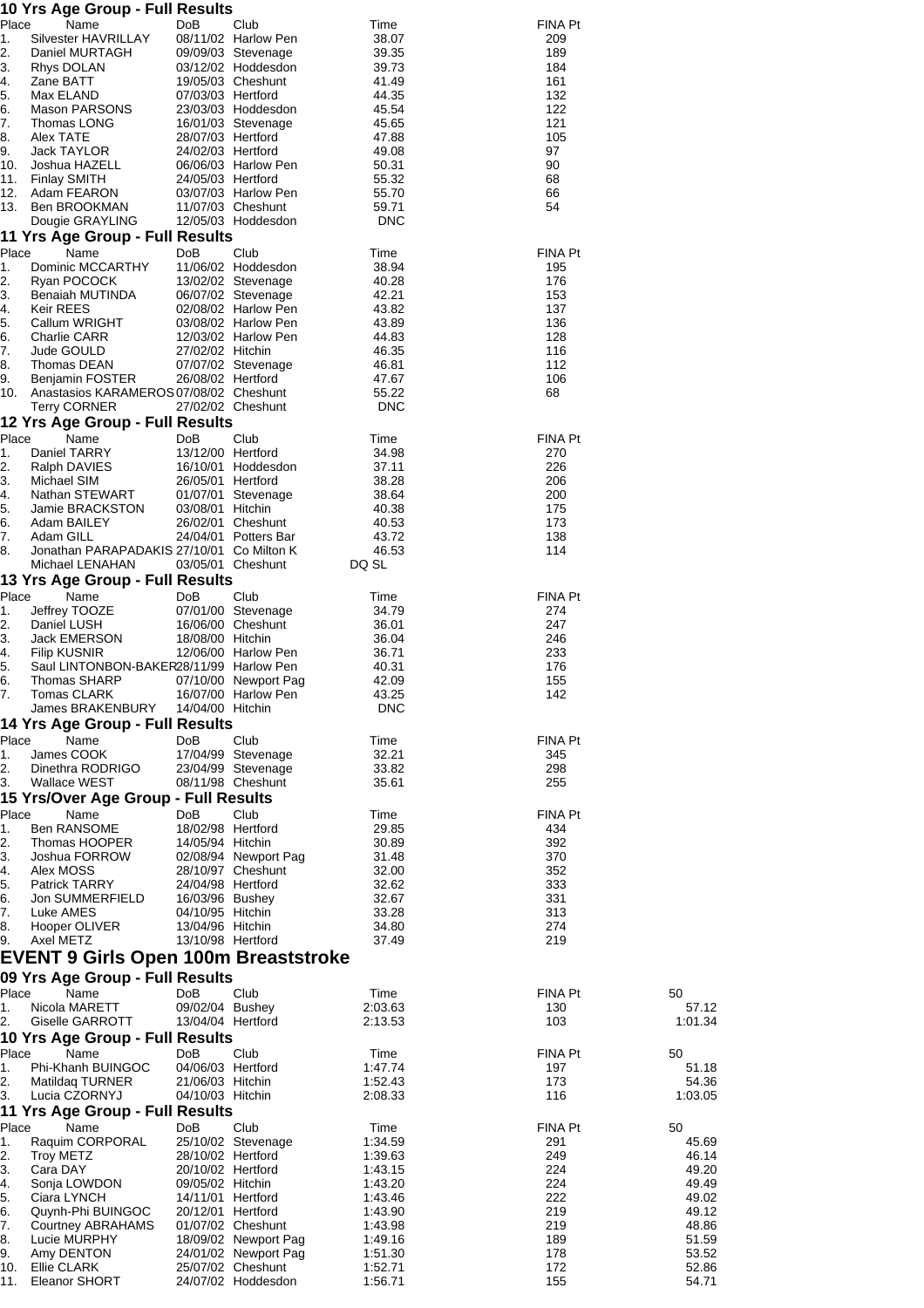|                                     | Macie DALTREY                                              |                                        | 06/07/02 Harlow Pen                        | 1:59.93            | 142            | 56.01          |
|-------------------------------------|------------------------------------------------------------|----------------------------------------|--------------------------------------------|--------------------|----------------|----------------|
|                                     | Victoria BRAKENBURY                                        | 04/01/02 Hitchin                       |                                            | <b>DNC</b>         |                |                |
|                                     | <b>Heather ANDERSON</b><br>12 Yrs Age Group - Full Results |                                        | 06/10/02 Hoddesdon                         | DQ S               |                |                |
| Place                               | Name                                                       | DoB                                    | Club                                       | Time               | FINA Pt        | 50             |
| 1.                                  | <b>Holly ATKINS</b>                                        | 01/09/01                               | Cheshunt                                   | 1:31.96            | 316            | 44.69          |
| 2.                                  | Megan POPE                                                 |                                        | 25/06/01 Cheshunt                          | 1:32.45            | 311            | 45.06          |
| 3.<br>4.                            | Bronwyn TAGG<br>Frankie HUNT                               | 11/08/01 Hertford                      | 19/11/00 Newport Pag                       | 1:32.60<br>1:34.79 | 310<br>289     | 43.48<br>46.46 |
| 5.                                  | <b>Courtney BURKE</b>                                      |                                        | 16/09/01 Cheshunt                          | 1:36.42            | 274            | 45.79          |
| 6.                                  | Kirsten OWEN                                               | 30/10/01 Hitchin                       |                                            | 1:36.92            | 270            | 46.09          |
| 7.                                  | Lauren NELSON                                              |                                        | 03/07/01 Harlow Pen                        | 1:37.83            | 263            | 46.42          |
| 8.<br>9.                            | Sophie ELRICK<br>Anna BROCKMAN                             |                                        | 07/12/00 Newport Pag<br>02/01/01 Stevenage | 1:43.32<br>1:44.39 | 223<br>216     | 48.89<br>49.77 |
| 10.                                 | Lucy MACGILLVRAY                                           | 20/09/01 Bushey                        |                                            | 1:46.17            | 205            | 50.91          |
| 11.                                 | Rebecca MEAD                                               |                                        | 25/07/01 Hoddesdon                         | 1:46.43            | 204            | 51.07          |
| 12.                                 | Jade HOPKINSON                                             |                                        | 26/07/01 Harlow Pen                        | 1:47.95            | 195            | 51.41          |
| 13.                                 | Neave BROOKMAN                                             |                                        | 09/09/01 Cheshunt                          | 1:48.02            | 195            | 52.44          |
| 15.                                 | 14. Francesca PLATTEN<br>Victoria WATTS                    | 17/02/01 Larkfield                     | 08/08/01 Stevenage                         | 1:49.75<br>1:49.88 | 186<br>185     | 52.77<br>52.21 |
| 16.                                 | Tegan LINTONBON-BAKER7/10/01 Harlow Pen                    |                                        |                                            | 1:49.92            | 185            | 53.05          |
| 17.                                 | <b>Chloe MURPHY</b>                                        |                                        | 21/11/00 Newport Pag                       | 1:52.70            | 172            | 52.83          |
|                                     | Emily SOUTH                                                |                                        | 04/12/00 Cheshunt                          | <b>DNC</b>         |                |                |
|                                     | 13 Yrs Age Group - Full Results                            |                                        |                                            |                    |                |                |
| Place                               | Name                                                       | DoB                                    | Club<br>23/08/00 Harlow Pen                | Time               | FINA Pt        | 50<br>42.10    |
| 1.<br>2.                            | Phoebe JEWELL<br>Caitlin MASCALL                           |                                        | 22/06/00 Harlow Pen                        | 1:30.25<br>1:35.87 | 335<br>279     | 46.31          |
| 3.                                  | Katrina LOWDON                                             | 05/02/00 Hitchin                       |                                            | 1:37.15            | 268            | 47.09          |
| 4.                                  | Jennifer MARETT                                            | 04/02/00 Bushey                        |                                            | 1:37.92            | 262            | 47.18          |
| 5.                                  | Rebecca OWEN                                               | 10/12/99 Hitchin                       |                                            | 1:38.83            | 255            | 47.50          |
| 6.                                  | Kiera MASCALL                                              |                                        | 22/06/00 Harlow Pen<br>24/11/99 Cheshunt   | 1:43.93            | 219<br>189     | 49.31          |
| 7.                                  | Maisie GRIFFIN<br>15 Yrs/Over Age Group - Full Results     |                                        |                                            | 1:49.10            |                | 51.54          |
| Place                               | Name                                                       | DoB                                    | Club                                       | Time               | <b>FINA Pt</b> | 50             |
| 1.                                  | Sarah O'BRIEN                                              | 31/12/96 Hertford                      |                                            | 1:21.02            | 463            | 37.63          |
| 2.                                  | Rebecca FREESTONE                                          |                                        | 25/06/98 Hoddesdon                         | 1:21.15            | 461            | 38.61          |
| 3.                                  | Millie DONOVAN                                             |                                        | 09/09/98 Cheshunt                          | 1:27.59            | 366            | 40.67          |
| 4.<br>5.                            | Ellie ENDELL-DAVIES                                        |                                        | 18/09/98 Newport Pag                       | 1:28.28            | 358            | 40.94<br>44.40 |
| 6.                                  | <b>Charlotte PLATTEN</b><br>Emily DE FRAINE                | 26/09/98 Hitchin                       | 23/05/98 Stevenage                         | 1:35.06<br>1:38.19 | 286<br>260     | 46.19          |
|                                     | EVENT 10 Boys Open 100m Breaststroke                       |                                        |                                            |                    |                |                |
|                                     | 09 Yrs Age Group - Full Results                            |                                        |                                            |                    |                |                |
| Place                               | Name                                                       | DoB                                    | Club                                       | Time               | <b>FINA Pt</b> | 50             |
| 1.                                  | Rafe DOBSON                                                |                                        | 26/05/04 Newport Pag                       | 1:52.15            | 121            | 56.09          |
| 2.                                  | Max MCAULIFFE                                              |                                        | 08/01/04 Harlow Pen                        | 1:53.08            | 118            | 55.00          |
|                                     | 10 Yrs Age Group - Full Results                            |                                        |                                            |                    |                |                |
| Place                               | Name                                                       | DoB                                    | Club                                       | Time               | FINA Pt        | 50             |
| 1.                                  | Silvester HAVRILLAY                                        |                                        | 08/11/02 Harlow Pen                        | 1:35.80            | 195            | 46.20          |
| 2.<br>3.                            | Joshua PRESS<br>Rhys DOLAN                                 |                                        | 07/09/03 Newport Pag<br>03/12/02 Hoddesdon | 1:50.89<br>1:52.68 | 126<br>120     | 52.98<br>52.63 |
| 4.                                  | Scott CARPENTER                                            |                                        | 05/02/03 Hoddesdon                         | 2:01.58            | 95             | 58.12          |
| 5.                                  | Adam FEARON                                                |                                        | 03/07/03 Harlow Pen                        | 2:02.90            | 92             |                |
| 6.                                  | Jack PYM                                                   |                                        | 16/09/03 Cheshunt                          |                    |                | 57.97          |
|                                     |                                                            |                                        |                                            | 2:11.26            | 76             | 1:00.87        |
|                                     | Alex TATE                                                  | 28/07/03 Hertford                      |                                            | DQ FI              |                |                |
|                                     | 11 Yrs Age Group - Full Results                            |                                        |                                            |                    |                |                |
|                                     | Name                                                       | <b>DoB</b>                             | Club                                       | Time               | FINA Pt        | 50             |
|                                     | Ryan POCOCK                                                |                                        | 13/02/02 Stevenage<br>11/06/02 Hoddesdon   | 1:38.41            | 180            | 47.56          |
|                                     | Dominic MCCARTHY<br>Callum WRIGHT                          |                                        | 03/08/02 Harlow Pen                        | 1:42.29<br>1:44.00 | 160<br>152     | 49.87<br>48.41 |
|                                     | Benaiah MUTINDA                                            |                                        | 06/07/02 Stevenage                         | 1:48.71            | 133            | 52.83          |
|                                     | William JONES                                              | 25/08/02 Bushey                        |                                            | 1:54.10            | 115            | 55.90          |
|                                     | Harry DEE                                                  |                                        | 26/01/02 Harlow Pen                        | 1:59.66            | 100            | 57.08          |
| Place<br>1.<br>2.<br>4.<br>5.<br>6. | 12 Yrs Age Group - Full Results                            |                                        |                                            |                    |                |                |
| Place<br>1.                         | Name<br>Nathan STEWART                                     | DoB                                    | Club<br>01/07/01 Stevenage                 | Time<br>1:37.09    | FINA Pt<br>187 | 50<br>46.53    |
| 2.                                  | Jonathan PARAPADAKIS 27/10/01 Co Milton K                  |                                        |                                            | 1:54.63            | 114            | 51.93          |
|                                     | 13 Yrs Age Group - Full Results                            |                                        |                                            |                    |                |                |
| Place                               | Name                                                       | DoB                                    | Club                                       | Time               | FINA Pt        | 50             |
| 1.                                  | Daniel LUSH                                                |                                        | 16/06/00 Cheshunt                          | 1:24.61            | 283            | 40.75          |
| 2.                                  | <b>Filip KUSNIR</b>                                        |                                        | 12/06/00 Harlow Pen                        | 1:27.98            | 252            | 42.54          |
| 3.<br>4.                            | Matthew COOK<br>Neo METZ                                   | 27/09/00 Hertford                      | 03/10/00 Stevenage                         | 1:28.41<br>1:30.29 | 248<br>233     | 41.72<br>41.87 |
| 5.                                  | Morgan CORPORAL                                            |                                        | 29/07/00 Stevenage                         | 1:30.81            | 229            | 43.99          |
| 6.                                  | Tomas CLARK                                                |                                        | 16/07/00 Harlow Pen                        | 1:34.24            | 205            | 45.11          |
| 7.                                  | Saul LINTONBON-BAKER28/11/99 Harlow Pen                    |                                        |                                            | 1:43.08            | 157            | 49.26          |
|                                     | 14 Yrs Age Group - Full Results                            |                                        |                                            |                    |                |                |
| Place<br>1.                         | Name<br>Lewis POPE                                         | DoB                                    | Club<br>22/04/99 Cheshunt                  | Time<br>1:20.48    | FINA Pt<br>329 | 50<br>38.47    |
|                                     | 15 Yrs/Over Age Group - Full Results                       |                                        |                                            |                    |                |                |
| Place                               | Name                                                       | <b>DoB</b>                             | Club                                       | Time               | FINA Pt        | 50             |
| 1.                                  | James NARENGIAN                                            |                                        | 05/10/97 Hoddesdon                         | 1:15.33            | 402            | 34.36          |
| 2.                                  | Jon SUMMERFIELD                                            | 16/03/96 Bushey                        |                                            | 1:17.22            | 373            | 37.52          |
| 3.<br>4.                            | Luke PLANT<br>Axel METZ                                    | 26/06/97 Hertford<br>13/10/98 Hertford |                                            | 1:23.67<br>1:27.11 | 293<br>260     | 40.24<br>40.53 |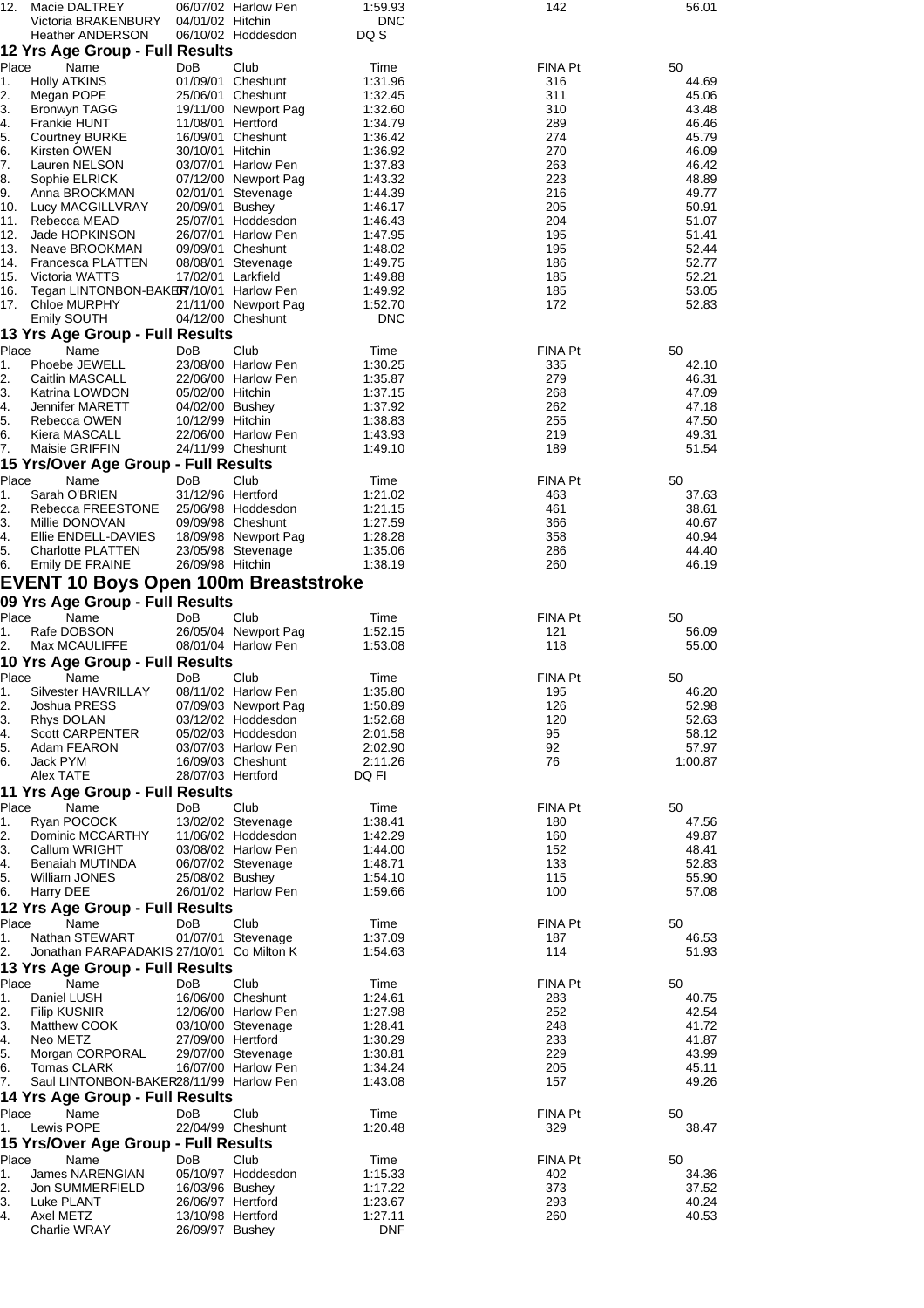## **EVENT 11 Girls Open 50m Freestyle 09 Yrs Age Group - Full Results**

| Place      | ັ<br>Name                                        | DoB                                    | Club                                       | Time           | <b>FINA Pt</b> |
|------------|--------------------------------------------------|----------------------------------------|--------------------------------------------|----------------|----------------|
| 1.         | Carys BREALEY                                    |                                        | 14/02/04 Harlow Pen                        | 34.74          | 299            |
| 2.<br>3.   | Charlotte WATTS<br>Lucy HINKS                    | 05/12/03 Larkfield                     | 12/12/03 Hoddesdon                         | 37.17<br>40.17 | 244<br>193     |
| 4.         | Millie CLARK                                     |                                        | 30/12/03 Cheshunt                          | 42.05          | 169            |
| 5.         | Lucy KING                                        | 28/11/03 Hitchin                       |                                            | 42.25          | 166            |
| 6.         | Mollie DOWNES                                    |                                        | 02/12/03 Harlow Pen                        | 42.44          | 164            |
| 7.         | Aimee WILLIAMS                                   |                                        |                                            | 42.46          | 164            |
| 8.         | Estelle PIERREJEAN<br>Ela NORTON                 |                                        | 22/05/04 Harlow Pen                        | 42.70          | 161            |
| 9.<br>10.  |                                                  | 23/02/04 Cheshunt<br>21/02/04 Hertford |                                            | 43.08<br>44.23 | 157<br>145     |
| 11.        | Rose MARTIN<br>Nicola MARETT                     | 09/02/04 Bushey                        |                                            | 44.72          | 140            |
| 12.        | Rosie BATT                                       |                                        | 05/06/04 Cheshunt                          | 45.16          | 136            |
| 13.        | Maisy HILLS                                      |                                        | 22/04/04 Harlow Pen                        | 45.44          | 133            |
| 14.        | Abbie LUHMAN                                     | 08/05/04 Hitchin                       |                                            | 53.23          | 83             |
| 15.        | Beca FORD                                        |                                        | 15/09/04 Stevenage                         | 53.74          | 80             |
| 16.        | Eve SAUNDERS<br>10 Yrs Age Group - Full Results  |                                        | 26/07/04 Newport Pag                       | 58.00          | 64             |
| Place      | Name                                             | DoB                                    | Club                                       | Time           | <b>FINA Pt</b> |
| 1.         | Lily MERRETT                                     |                                        | 21/03/03 Hoddesdon                         | 34.80          | 298            |
| 2.         | Ceri ELRICK                                      |                                        | 13/11/02 Newport Pag                       | 37.33          | 241            |
| 3.         | Lauren BEARMAN                                   | 26/12/02 Hitchin                       |                                            | 38.14          | 226            |
| 4.         | <b>Kitty JARVIS</b>                              |                                        | 10/10/03 Harlow Pen                        | 38.19          | 225            |
| 5.<br>6.   | Matilda TURNER<br>Hannah SOUTHALL                | 21/06/03 Hitchin<br>17/07/03 Hertford  |                                            | 39.09          | 210<br>198     |
| 7.         | Phi-Khanh BUINGOC                                | 04/06/03 Hertford                      |                                            | 39.86<br>40.48 | 189            |
| 8.         | Laura JONES                                      | 17/07/03 Bushey                        |                                            | 40.84          | 184            |
| 9.         | Shauna PITCHER                                   |                                        | 29/08/03 Harlow Pen                        | 41.03          | 181            |
| 10.        | Lauren PARSONS                                   | 08/07/03 Hertford                      |                                            | 41.26          | 178            |
| 11.        | Abigail RYMER                                    | 27/02/03 Hertford                      |                                            | 41.90          | 170            |
| 12.        | Lucia CZORNYJ                                    | 04/10/03 Hitchin                       |                                            | 42.52          | 163            |
| 13.<br>14. | Jessica BAMPTON<br>Sophie HINDLE                 |                                        | 25/01/03 Newport Pag<br>23/10/03 Stevenage | 42.91<br>48.42 | 159<br>110     |
|            | 11 Yrs Age Group - Full Results                  |                                        |                                            |                |                |
| Place      | Name                                             | DoB                                    | Club                                       | Time           | <b>FINA Pt</b> |
| 1.         | Georgia CHICK                                    |                                        | 16/11/01 Newport Pag                       | 32.42          | 368            |
| 2.         | Kayleigh PERRY                                   |                                        | 04/03/02 Hoddesdon                         | 33.95          | 321            |
| 3.         | Emily LUSH                                       |                                        | 04/09/02 Cheshunt                          | 34.05          | 318            |
| 4.<br>5.   | Courtney ABRAHAMS<br>Lucy SIMISTER               | 30/03/02 Hertford                      | 01/07/02 Cheshunt                          | 36.10<br>36.80 | 267<br>252     |
| 6.         | Hannah MCPHERSON                                 |                                        | 09/02/02 Stevenage                         | 37.09          | 246            |
| 7.         | Heather ANDERSON                                 |                                        | 06/10/02 Hoddesdon                         | 37.67          | 235            |
| 8.         | Ciara LYNCH                                      | 14/11/01 Hertford                      |                                            | 37.85          | 231            |
| 9.         | Quynh-Phi BUINGOC                                | 20/12/01 Hertford                      |                                            | 38.32          | 223            |
| 10.        | Amy DENTON                                       |                                        | 24/01/02 Newport Pag                       | 38.68          | 217            |
| 11.<br>12. | Sonja LOWDON<br>Ellie CLARK                      | 09/05/02 Hitchin                       | 25/07/02 Cheshunt                          | 39.01<br>39.31 | 211<br>206     |
| 13.        | Cara DAY                                         | 20/10/02 Hertford                      |                                            | 40.40          | 190            |
| 14.        | Lauren LEE                                       |                                        | 20/07/02 Cheshunt                          | 41.58          | 174            |
| 15.        | Nikhita GALIMORE                                 | 03/09/02 Bushey                        |                                            | 42.20          | 167            |
| 16.        | Grace O'DONOGHUE                                 |                                        | 02/08/02 Harlow Pen                        | 43.15          | 156            |
| 17.        | Molly WRAY                                       | 10/05/02 Bushey                        |                                            | 45.74          | 131            |
| 18.<br>19. | Abbie WAGSTAFF<br>Eleanor SHORT                  |                                        | 16/10/02 Cheshunt<br>24/07/02 Hoddesdon    | 46.98<br>47.13 | 121<br>120     |
|            | Victoria BRAKENBURY                              | 04/01/02 Hitchin                       |                                            | <b>DNC</b>     |                |
|            | 12 Yrs Age Group - Full Results                  |                                        |                                            |                |                |
| Place      | Name                                             | DoB                                    | Club                                       | Time           | <b>FINA Pt</b> |
| 1.         | Emily SOUTH                                      | 04/12/00                               | Cheshunt                                   | 31.02          | 421            |
| 2.         | Megan POPE                                       | 25/06/01                               | Cheshunt                                   | 32.62          | 362            |
| 3.<br>4.   | <b>Celeste ANDREW</b><br>Alara NORTON            | 08/02/01                               | <b>Harlow Pen</b><br>29/07/01 Cheshunt     | 32.85<br>33.20 | 354<br>343     |
| 5.         | <b>Frankie HUNT</b>                              | 11/08/01                               | Hertford                                   | 33.31          | 340            |
| 6.         | Lucy BRETT                                       | 04/03/01                               | Hitchin                                    | 33.38          | 337            |
| 7.         | Lauren PRIOR                                     | 18/05/01                               | Hitchin                                    | 33.63          | 330            |
| 8.         | Hannah CHEVAL                                    |                                        | 18/12/00 Newport Pag                       | 33.88          | 323            |
| 9.         | Rebecca SAVILLE                                  | 24/07/01                               | <b>Watford SC</b>                          | 34.11          | 316            |
| 10.<br>11. | <b>Bronwyn TAGG</b><br>Jessica CALLAGHAN         | 10/09/01                               | 19/11/00 Newport Pag<br>Hoddesdon          | 34.22<br>34.26 | 313<br>312     |
| 12.        | <b>Courtney BURKE</b>                            | 16/09/01                               | Cheshunt                                   | 34.41          | 308            |
| 13.        | Kirsten OWEN                                     | 30/10/01                               | Hitchin                                    | 34.47          | 306            |
| 14.        | <b>Holly ATKINS</b>                              | 01/09/01                               | Cheshunt                                   | 34.74          | 299            |
| 15.        | Jade HOPKINSON                                   | 26/07/01                               | <b>Harlow Pen</b>                          | 34.87          | 296            |
| 16.        | Francesca PLATTEN                                | 08/08/01                               | Stevenage                                  | 35.25          | 286            |
| 17.<br>18. | Naomi HARVEY<br>Lauren NELSON                    | 23/07/01<br>03/07/01                   | Hoddesdon<br><b>Harlow Pen</b>             | 35.33<br>35.62 | 284<br>278     |
| 19.        | Anna BROCKMAN                                    | 02/01/01                               | Stevenage                                  | 35.63          | 277            |
| 20.        | Sophie ELRICK                                    |                                        | 07/12/00 Newport Pag                       | 35.72          | 275            |
| 21.        | <b>Freya SAUNDERS</b>                            |                                        | 16/11/00 Newport Pag                       | 36.54          | 257            |
| 22.        | <b>Emily ANDERSON</b>                            | 24/07/01                               | Hoddesdon                                  | 37.34          | 241            |
| 23.<br>24. | Tegan LINTONBON-BAKER7/10/01<br>Lucy MACGILLVRAY | 20/09/01 Bushey                        | <b>Harlow Pen</b>                          | 39.66<br>43.40 | 201<br>153     |
|            |                                                  |                                        |                                            |                |                |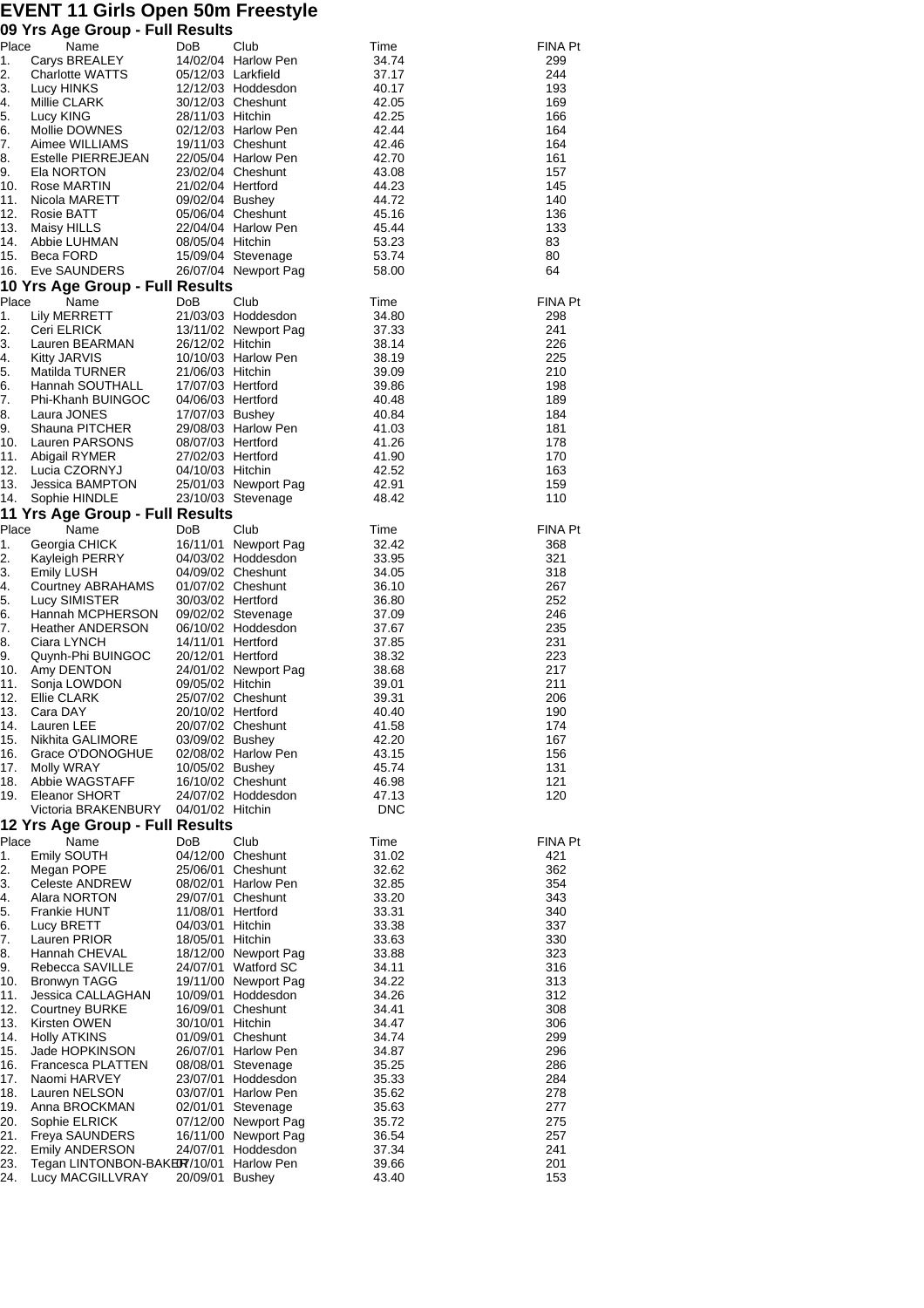| 13 Yrs Age Group - Full Results |                                         |                   |                                           |                |                       |  |
|---------------------------------|-----------------------------------------|-------------------|-------------------------------------------|----------------|-----------------------|--|
| Place                           | Name                                    | DoB               | Club                                      | Time           | <b>FINA Pt</b>        |  |
| 1.                              | Olivia PAWSON                           |                   | 26/11/99 Cheshunt                         | 30.25          | 454                   |  |
| 2.                              | Laura COPPING                           |                   | 26/04/00 Stevenage                        | 31.70          | 394                   |  |
| 3.                              | Caitlin MASCALL                         |                   | 22/06/00 Harlow Pen                       | 31.91          | 386                   |  |
| 4.                              | Emily HILLS                             |                   | 09/10/00 Harlow Pen                       | 31.96          | 384                   |  |
| 5.<br>6.                        | Olivya HOLLEYMAN<br>Mairead CASHIN      | 03/01/00 Hitchin  | 11/10/00 Harlow Pen                       | 32.06<br>32.59 | 381<br>363            |  |
| 7.                              | Phoebe JEWELL                           |                   | 23/08/00 Harlow Pen                       | 32.89          | 353                   |  |
| 8.                              | Kiera MASCALL                           |                   | 22/06/00 Harlow Pen                       | 34.65          | 302                   |  |
| 9.                              | Amy RYMER                               | 26/07/00 Hertford |                                           | 35.07          | 291                   |  |
|                                 | 10. Katrina LOWDON                      | 05/02/00 Hitchin  |                                           | 35.29          | 285                   |  |
| 11.                             | Jennifer MARETT                         | 04/02/00 Bushey   |                                           | 35.49          | 281                   |  |
| 12.                             | Megan SHARKEY                           | 29/03/00 Hertford |                                           | 35.90          | 271                   |  |
| 13.                             | Olivia RIX                              | 05/10/00 Ware     |                                           | 36.14          | 266                   |  |
| 14.                             | Maisie GRIFFIN                          |                   | 24/11/99 Cheshunt                         | 36.43          | 259                   |  |
| 15.                             | Georgina AMES                           | 07/05/00 Hitchin  |                                           | 44.31          | 144                   |  |
|                                 | 14 Yrs Age Group - Full Results         |                   |                                           |                |                       |  |
| Place<br>.1.                    | Name<br>Tegan WOLLASTON                 | DoB               | Club<br>16/09/99 Cheshunt                 | Time           | <b>FINA Pt</b><br>458 |  |
| 2.                              | Chiara BROWN                            | 12/04/99 Bushey   |                                           | 30.16<br>33.76 | 326                   |  |
|                                 | 15 Yrs/Over Age Group - Full Results    |                   |                                           |                |                       |  |
| Place                           | Name                                    | DoB               | Club                                      | Time           | <b>FINA Pt</b>        |  |
| 1.                              | Georgina LAWSON                         |                   | 28/09/97 Co St Albans                     | 29.83          | 473                   |  |
| 2.                              | Ashley RANSOME                          | 25/10/95 Hertford |                                           | 29.90          | 470                   |  |
| 3.                              | Amy RIDDICK                             |                   | 27/01/97 Cheshunt                         | 29.98          | 466                   |  |
| 4.                              | Millie DONOVAN                          |                   | 09/09/98 Cheshunt                         | 30.37          | 448                   |  |
| 5.                              | Rebecca FREESTONE                       |                   | 25/06/98 Hoddesdon                        | 30.38          | 448                   |  |
| 6.                              | Emma EAGLAND                            |                   | 12/03/96 Stevenage                        | 30.95          | 423                   |  |
| 7.                              | Ellie ENDELL-DAVIES                     |                   | 18/09/98 Newport Pag                      | 31.19          | 414                   |  |
| 8.                              | Emma SMITH                              |                   | 06/01/97 Newport Pag                      | 31.46          | 403                   |  |
| 9.                              | Sarah O'BRIEN                           | 31/12/96 Hertford |                                           | 31.80          | 390                   |  |
| 10.                             | <b>Briony GOODEN</b>                    | 04/03/98 Bushey   |                                           | 31.98          | 384                   |  |
| 11.<br>12.                      | Amy MCINALLY<br>Charlotte PLATTEN       | 21/09/98 Hitchin  | 23/05/98 Stevenage                        | 32.35<br>32.59 | 371<br>363            |  |
| 13.                             | Georgia FORROW                          |                   | 14/06/98 Newport Pag                      | 33.93          | 321                   |  |
| 14.                             | Emily DE FRAINE                         | 26/09/98 Hitchin  |                                           | 35.32          | 285                   |  |
| 15.                             | Helen INMAN                             | 30/03/98 Hitchin  |                                           | 36.99          | 248                   |  |
|                                 | <b>EVENT 12 Boys Open 50m Freestyle</b> |                   |                                           |                |                       |  |
|                                 | 09 Yrs Age Group - Full Results         |                   |                                           |                |                       |  |
| Place                           | Name                                    | DoB               | Club                                      | Time           | <b>FINA Pt</b>        |  |
| 1.                              | Rafe DOBSON                             |                   | 26/05/04 Newport Pag                      | 36.99          | 165                   |  |
| 2.                              | Max MCAULIFFE                           |                   | 08/01/04 Harlow Pen                       | 39.42          | 136                   |  |
| 3.                              | Miles RATCLIFFE                         |                   | 14/06/04 Newport Pag                      | 41.36          | 118                   |  |
| 4.                              | William MACGILLIVRAY 18/05/04 Bushey    |                   |                                           | 42.71          | 107                   |  |
| 5.                              | Max GUIDA                               | 14/08/04 Hitchin  |                                           | 43.41          | 102                   |  |
| 6.                              | Kai HENSON                              |                   | 03/02/04 Harlow Pen                       | 44.84          | 92                    |  |
| 7.                              | Aaron PICKARD                           |                   | 19/07/04 Cheshunt                         | 46.23          | 84                    |  |
|                                 | 10 Yrs Age Group - Full Results         |                   |                                           |                |                       |  |
| Place                           | Name                                    | DoB               | Club                                      | Time           | <b>FINA Pt</b>        |  |
| 1.<br>2.                        | Silvester HAVRILLAY<br>Daniel MURTAGH   |                   | 08/11/02 Harlow Pen<br>09/09/03 Stevenage | 33.53<br>34.78 | 221<br>198            |  |
| 3.                              | Rhys DOLAN                              |                   | 03/12/02 Hoddesdon                        | 36.98          | 165                   |  |
| 4.                              | Zane BATT                               |                   | 19/05/03 Cheshunt                         | 37.31          | 161                   |  |
| 5.                              | Thomas LONG                             |                   | 16/01/03 Stevenage                        | 37.85          | 154                   |  |
| 6.                              | Alex TATE                               | 28/07/03 Hertford |                                           | 38.80          | 143                   |  |
| 7.                              | Mason PARSONS                           |                   | 23/03/03 Hoddesdon                        | 39.09          | 140                   |  |
| 8.                              | Max ELAND                               | 07/03/03 Hertford |                                           | 39.18          | 139                   |  |
| 9.                              | <b>Finlay SMITH</b>                     | 24/05/03 Hertford |                                           | 41.41          | 117                   |  |
| 10.                             | Adam FEARON                             |                   | 03/07/03 Harlow Pen                       | 41.55          | 116                   |  |
| 11.                             | Joshua HAZELL                           |                   | 06/06/03 Harlow Pen                       | 41.82          | 114                   |  |
| 12.<br>13.                      | Jack TAYLOR<br><b>Scott CARPENTER</b>   | 24/02/03 Hertford |                                           | 44.42<br>45.53 | 95<br>88              |  |
| 14.                             | Jack PYM                                |                   | 05/02/03 Hoddesdon<br>16/09/03 Cheshunt   | 46.57          | 82                    |  |
| 15.                             | Ben BROOKMAN                            |                   | 11/07/03 Cheshunt                         | 48.51          | 73                    |  |
|                                 | Dougie GRAYLING                         |                   | 12/05/03 Hoddesdon                        | <b>DNC</b>     |                       |  |
|                                 | 11 Yrs Age Group - Full Results         |                   |                                           |                |                       |  |
| Place                           | Name                                    | DoB               | Club                                      | Time           | FINA Pt               |  |
| 1.                              | Benaiah MUTINDA                         |                   | 06/07/02 Stevenage                        | 34.54          | 203                   |  |
| 2.                              | Ryan POCOCK                             |                   | 13/02/02 Stevenage                        | 35.16          | 192                   |  |
| 3.                              | Dominic MCCARTHY                        |                   | 11/06/02 Hoddesdon                        | 35.24          | 191                   |  |
| 4.                              | Louis MITCHELL                          | 18/12/01 Hertford |                                           | 35.73          | 183                   |  |
| 5.                              | Jude GOULD                              | 27/02/02 Hitchin  |                                           | 36.42          | 173                   |  |
| 6.                              | Callum WRIGHT                           |                   | 03/08/02 Harlow Pen                       | 36.90          | 166                   |  |
| 7.                              | <b>Charlie CARR</b>                     |                   | 12/03/02 Harlow Pen                       | 38.56          | 145                   |  |
| 8.<br>9.                        | Keir REES<br><b>Benjamin FOSTER</b>     | 26/08/02 Hertford | 02/08/02 Harlow Pen                       | 38.61<br>39.28 | 145<br>138            |  |
| 10.                             | Thomas DEAN                             |                   | 07/07/02 Stevenage                        | 39.29          | 137                   |  |
| 11.                             | Lucas DANN                              |                   | 09/09/02 Hoddesdon                        | 42.08          | 112                   |  |
| 12.                             | Anastasios KARAMEROS 07/08/02 Cheshunt  |                   |                                           | 43.21          | 103                   |  |
|                                 | <b>Terry CORNER</b>                     |                   | 27/02/02 Cheshunt                         | <b>DNC</b>     |                       |  |
|                                 | Taavo MORAN                             |                   | 08/08/02 Harlow Pen                       | DQ ST          |                       |  |